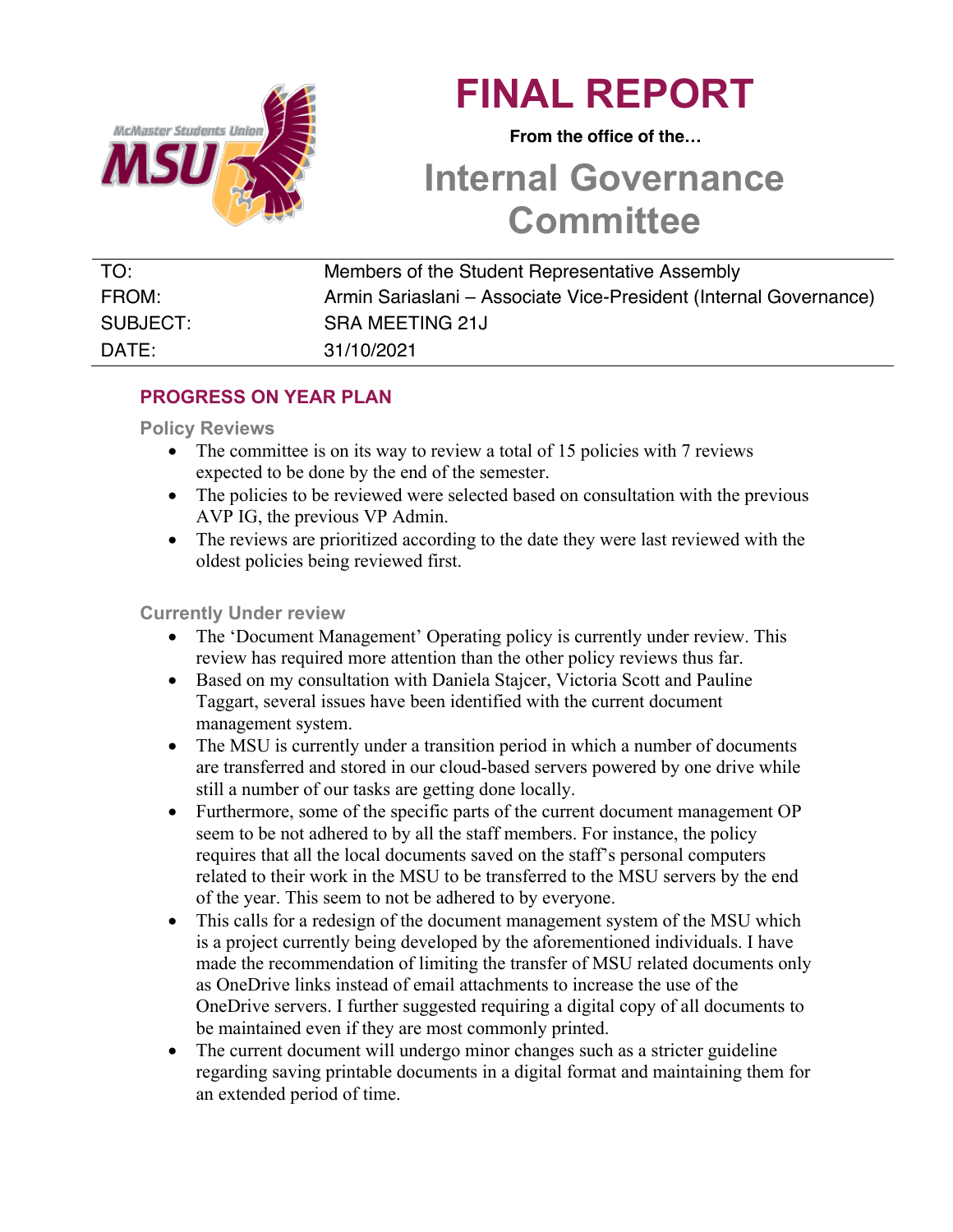• Further consultations will be made with Sean Duncan the director of finances before proposing any changes.

### **PAST EVENTS, PROJECTS & ACTIVITIES**

- The committee completed the review of the 'Space Allocation & Audit Committee' operation policy which was brought to the floor of the SRA during the SRA-H meeting.
- There were several changes made to this policy including changing the criteria for the audit to ensure that accessibility and technological aspects of MSU spaces are considered during the process.
- The 'Room Booking' Operating policy and 'Bylaw 11- McMaster University Student Center' went under a two-week review by the committee and the final decision for both these policies was to leave them as they were, and no changes seemed necessary. It should be noted that consultation was made with Administrative Service Coordinator regarding both these policies.

#### **UPCOMING PROJECTS**

**Bylaw 8**

- Minor changes have been made to bylaw 8 to ensure that no grammar or formatting errors are present in the policy.
- These changes also ensure further transparency in the policy review process.
- It was also brought to my attention by the president of MSU that there might be some inconsistencies between bylaw 3 and 8. I am currently in the process of investigating this issue.
- The new bylaw 8 will be brough to the SRA floor before the end of this semester.

**Sustainable purchasing policy**

- After some discussions with Della-verdova, we decided to develop a sustainable purchasing policy for MSU.
- This task has been extremely complex since its very important to ensure a balance between sustainability and the financial functions of MSU.
- I have consulted with VP finance and AVP finance about this policy which revealed some of the challenges about creating such a policy. For instance, it seems like MSU does not have a list of all of its vendors which makes it difficult to enforce a potential sustainable purchasing policy. However, I was told that it is feasible to develop such a list for the major vendors of MSU.
- Further consultations will be made in the upcoming week Sean Duncan the director of finances.
- After these consultations further discussions will be help with Della-verdova to get a clear sense of the scope of such policy. Further consultations will be conducted with MSU's General Manager and other student unions with similar policies in place.
- The drafting of this policy should start by the end of November